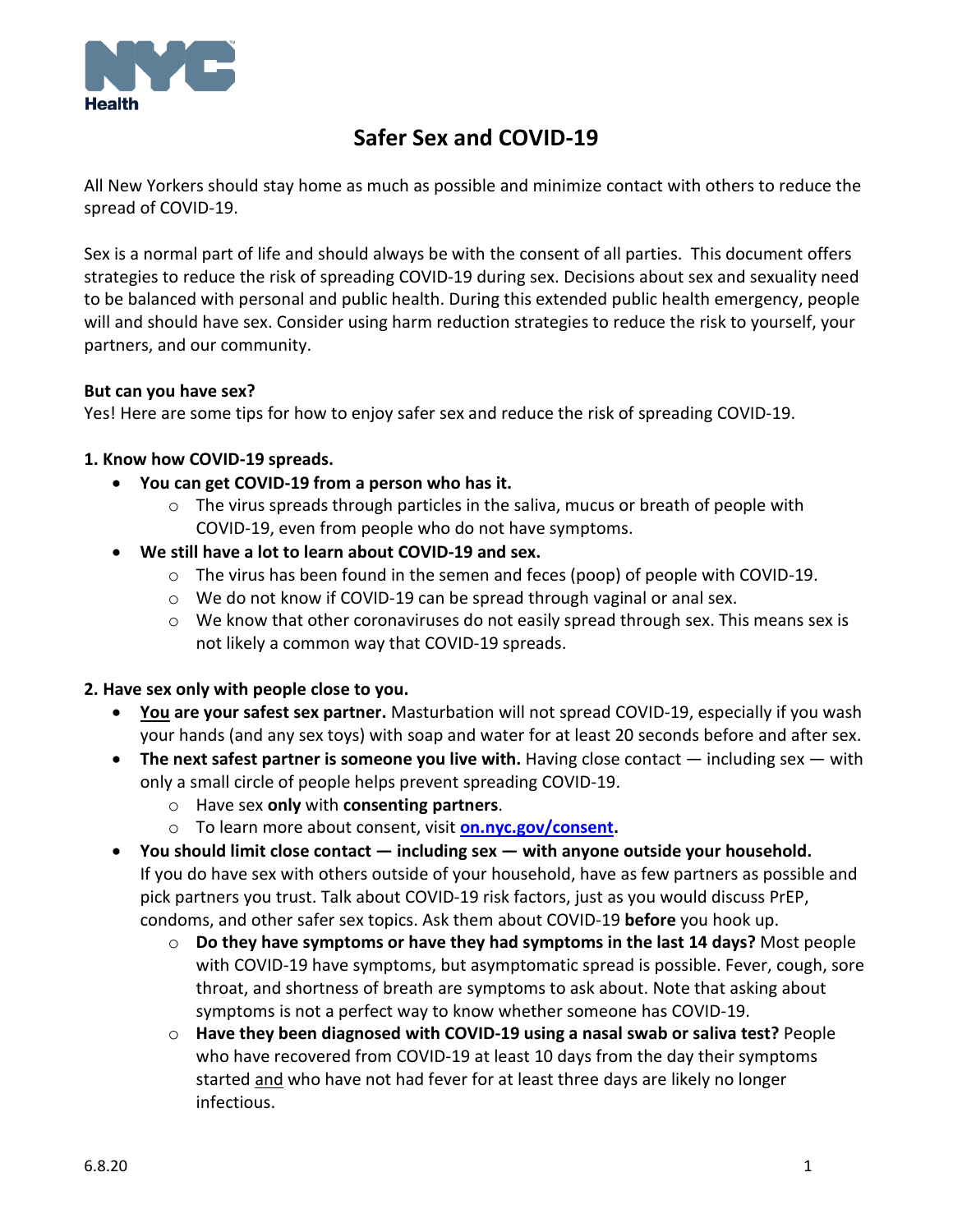- **If two is company then three (or more) is definitely a crowd.** Large gatherings of any type are not safe during COVID-19. Close contact with multiple people should be avoided. But, if you decide to find a crowd, below are tips to reduce your risk of spreading or getting COVID-19:
	- o Limit the size of your guest list. Keep it intimate.
	- o Go with a consistent sex partner.
	- o Pick larger, more open, and well-ventilated spaces.
	- o Wear a face [covering,](http://nyc.gov/facecovering) avoid kissing, and do not touch your eyes, nose, or mouth with unwashed hands.
	- o Bring an alcohol-based hand sanitizer.
- **If you usually meet your sex partners online or make a living by having sex**, consider taking a break from in-person dates. Video dates, sexting, subscription-based fan platforms, sexy "Zoom parties" or chat rooms may be options for you.
- **If you decide to have sex outside of your circle of contacts or a hook up:**
	- o Closely monitor yourself for symptoms.
	- $\circ$  Consider getting a swab or saliva test for COVID-19 on a more frequent basis (monthly or within five to seven days of a hookup). Visit **[nyc.gov/covidtesting](https://www1.nyc.gov/site/coronavirus/get-tested/covid-19-testing.page)** or call **311** for information on where you can get tested. Testing is free at sites sponsored by NYC Health + Hospitals.
	- o Take precautions interacting with people at risk for severe COVID-19 illness such as people over 65 years of age or those with serious medical [conditions.](#page-2-0)
	- $\circ$  Be vigilant with face coverings and healthy hand hygiene to minimize risk to others.

# **3. Having antibodies against the virus that causes COVID-19 or a prior positive diagnostic test do not mean definite immunity. Use test results with caution in helping you make decisions about sex.**

- A positive antibody test for the virus that causes COVID-19 may indicate prior exposure, but it does not mean you are immune from reinfection.
- A prior positive diagnostic test (nose swab or saliva) means you have had COVID-19 and may be less likely to be re-infected. We don't know how strong that protection is or for how long it lasts.
- **Be cautious in using these tests to make decisions about who you have sex with and what kind of sex you have since antibody test results are not definite proof of immunity.** For more information about COVID-19 tests and how to interpret results, visit **[nyc.gov/health/coronavirus](http://nyc.gov/health/coronavirus)** and look for **COVID-19 Testing: Frequently Asked Questions.**

## **4. Take care during sex.**

- **Kissing can easily pass the virus.** Avoid kissing anyone who is not part of your small circle of close contacts.
- **Rimming (mouth on anus) might spread the virus.** Virus in feces may enter your mouth and could lead to infection.
- **Wear a face covering or mask.** Maybe it's your thing, maybe it's not, but during COVID-19 wearing a face covering that covers your nose and mouth is a good way to add a layer of